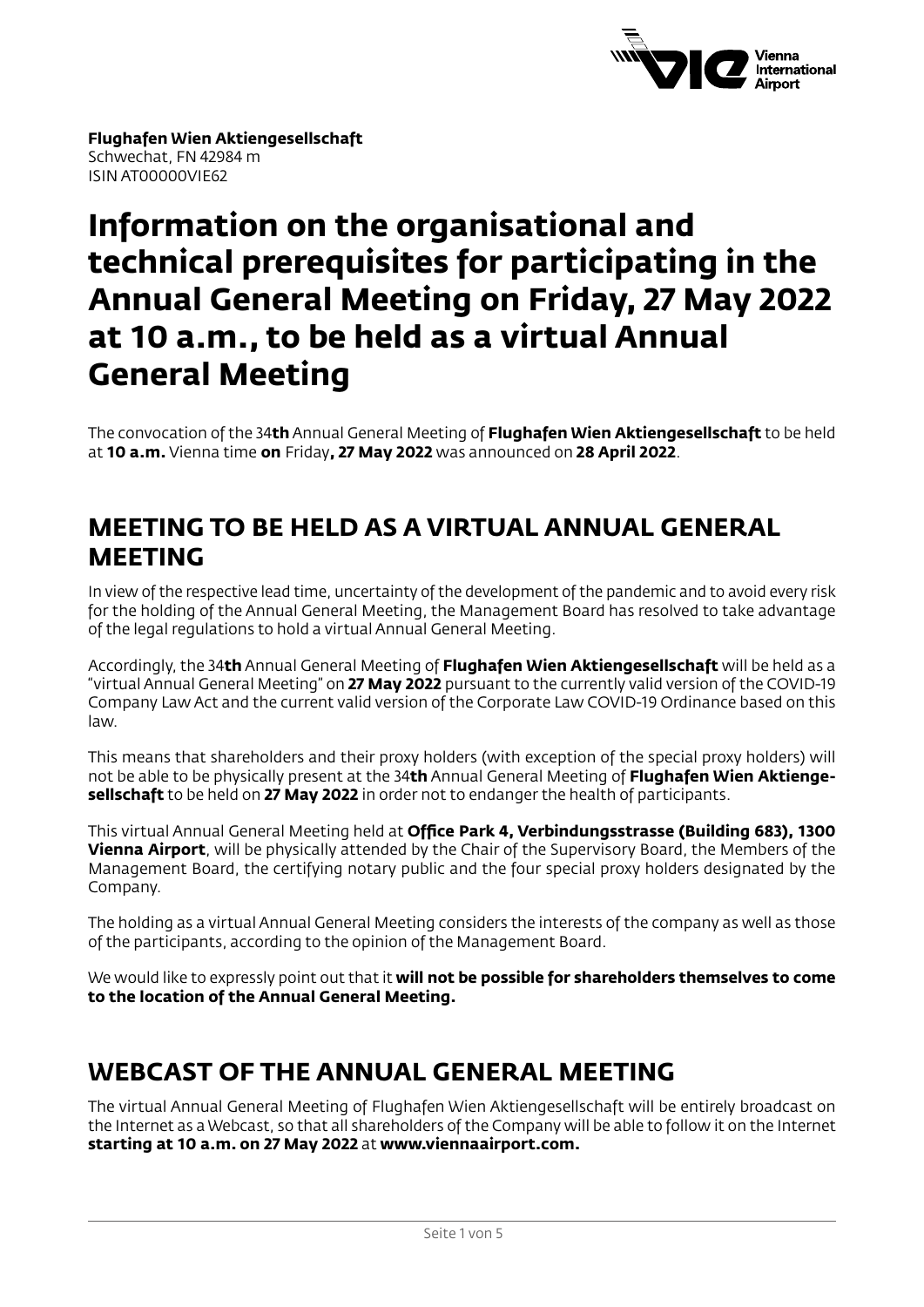

Due to the broadcasting of the Annual General Meeting of Flughafen Wien Aktiengesellschaft **on the Internet**, all shareholders who wish to do so have the possibility to **follow the proceedings of the Annual General Meeting**, the presentation of the Management Board, the responses to questions posed by shareholders and the voting procedure in real time thanks to this acoustic and visual connection. It is not required to register or log in in order to follow the Annual General Meeting.

The **technical prerequisites** on the part of the shareholders include sufficiently strong Internet access or efficient Internet connection as well as Internet-enabled device featuring a HTML5 compatible Internet browser with activated JavaScript and which is capable of audio and video playback (e.g. PC with monitor and loudspeaker, notebook, tablet, smart phone and the like).

## **EXERCISING VOTING RIGHTS, PROPOSING MOTIONS AND RAISING OBJECTIONS ONLY VIA SPECIAL PROXY HOLDERS**

Proposing a motion, submitting votes and raising objections at this Annual General Meeting of Flughafen Wien Aktiengesellschaft on **27 May 2022** pursuant to Section 3 Para. 4 Corporate Law COVID-19 Ordinance can only be exercised via one of the following special independent proxies named by the Company and whose costs will be borne by the Company.

Every shareholder entitled to take part in the Annual General Meeting and who has provided proof of shareholding in accordance with the stipulations contained in the Invitation to the Annual General Meeting (see point IV of the Invitation) has the right to **appoint one of the following special proxies to exercise voting rights as well as to propose motions and raise objections:**

- (i) Dipl.-Volkswirt, Dipl.-Jurist Florian Beckermann, LL.M. c/o Austrian Shareholder Association (Interessenverband für Anleger, IVA) 1130 Vienna, Feldmühlgasse 22, Austria E-mail: **beckermann.flughafenwien@hauptversammlung.at**
- (i) Paul Fussenegger, attorney-at-law 1010 Vienna, Rotenturmstraße 12/6, Austria E-Mail: **fussenegger.flughafenwien@hauptversammlung.at**
- (ii) Ewald Oberhammer, attorney-at-law c/o Oberhammer Rechtsanwälte GmbH 1010 Vienna, Karlsplatz 3/1, Austria E-mail: **oberhammer.flughafenwien@hauptversammlung.at**
- (iii) Mag. Gernot Wilfling, attorney-at-law c/o Müller Partner Rechtsanwälte GmbH 1010 Vienna, Rockhgasse 6, Austria E-mail: **wilfling.flughafenwien@hauptversammlung.at**

Conferring proxy authorisation to any other person is not permissible pursuant to Section 3 Para. 4 COVID-19 Ordinance.

In order to make it easier to conduct the Annual General Meeting, shareholders are requested to limit communication with the respective special voting proxy holders they have appointed to instructions for tabling motions, voting and raising objections. Conversely, shareholders may exercise their right to information themselves using electronic means of communication.

It is recommended to contact the special voting proxy holder authorized by the shareholder in good time if the special voting proxy holder authorized by the shareholder is issued instructions to table motions, vote and raise objections to one or several items on the agenda during the virtual Annual General Meeting.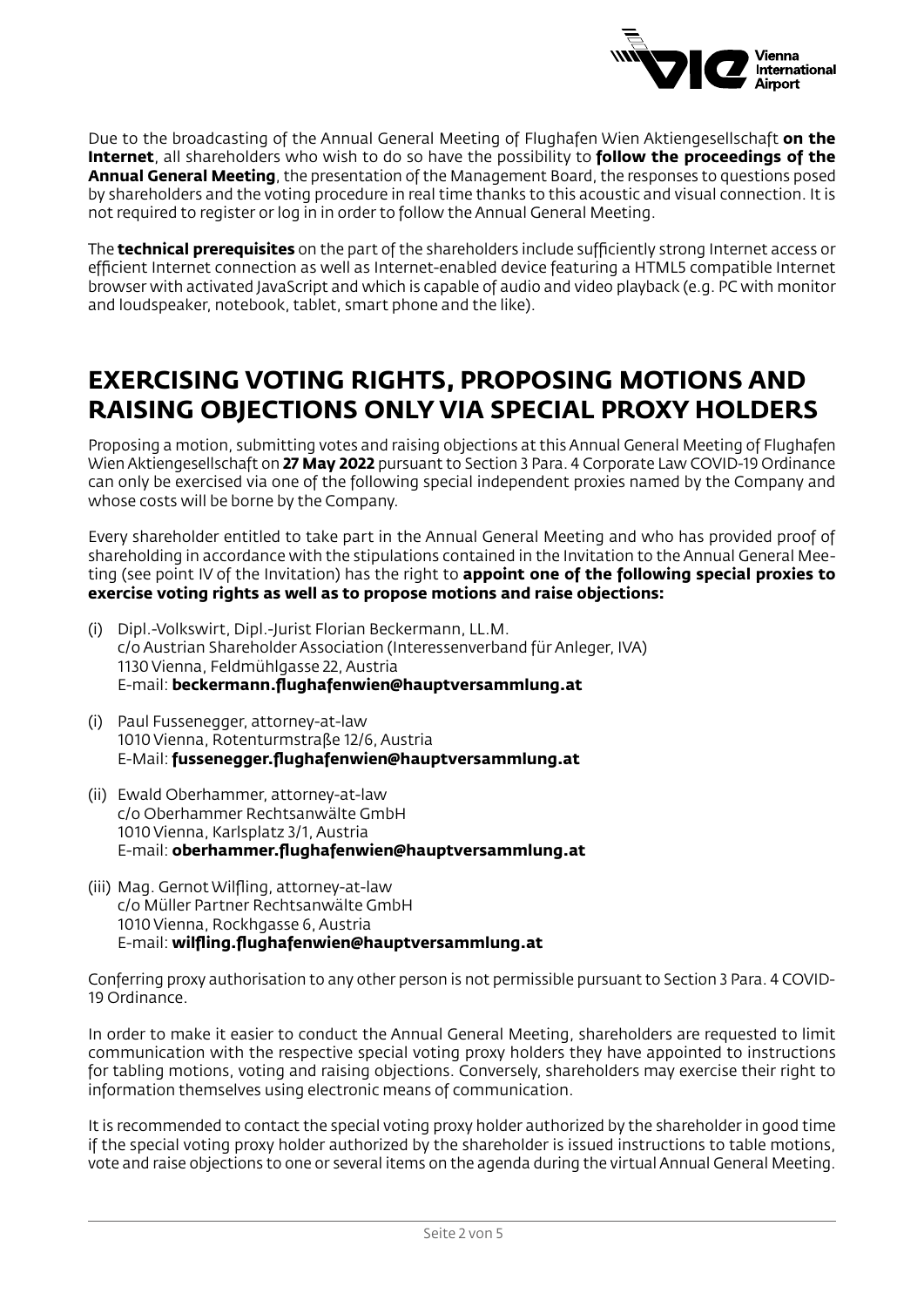

In the interest of ensuring smooth processing of requests, we kindly ask you to use the **proxy authorisation form** provided for you **on the Website of the Company** at **www.viennaairport.com** as well as the revocation of proxy form.

**In order to check your identity as a shareholder**, especially during the Annual General Meeting, we kindly request that you enter into the field provided on the proxy authorisation form the e-mail address which you will use to send instructions, motions or objections to the special proxy holders or to pose questions to the Company or exercise your right to speak at the meeting.

In your own best interest**, the authorisation of proxies** should be received no later than **24 May 2022 at 4 p.m. CET**, making use of one of the following communication channels listed below.

Proxy authorisation can be granted to one of the above-mentioned special proxy holders by sending an **email to the person you have selected at the address provided above**. In this way, the proxy selected by you has direct access to the proxy authorisation.

In addition, the following communication channels and addresses are available for transmitting the proxy authorisation forms:

| By mail or courier | Flughafen Wien Aktiengesellschaft<br>c/o HV-Veranstaltungsservice GmbH<br>8242 St. Lorenzen/Wechsel, Köppel 60<br>Austria |
|--------------------|---------------------------------------------------------------------------------------------------------------------------|
| By fax:            | +43 (1) 8900 500 - 88                                                                                                     |

| By financial institu-                 | GIBAATWGGMS                                                                      |
|---------------------------------------|----------------------------------------------------------------------------------|
| tions also possible                   | Message Type MT598 or MT599;                                                     |
| to Section 114 Para.<br>  1 (4) AktG: | <b>by SWIFT</b> pursuant The text must include the following: ISIN AT00000VIE62) |

The possibility to personally hand over the proxy authorisation at the location of the Annual General Meeting is explicitly excluded for the purpose of maintaining the special measures due to COVID-19.

In **granting proxy to another person,** it is important to note that an **effective chain of authorisation** must be ensured (sub-proxy) so that one of the four special proxies is authorised himself to exercise voting rights, the right to propose motions and the right to raise objections at the Annual General Meeting. Granting proxy to a person other than one of the four designated special proxies in order to exercise shareholder rights at the Annual General Meeting is not possible pursuant to Section 3 Para. 4 Corporate Law COVID-19 Ordinance. However, **granting proxy to another person in order to exercise** other rights, for example the **right to obtain information or right to speak**, is in fact permissible.

The aforementioned rules about granting proxy shall apply mutatis mutandis for the revocation of proxy. If the proxy authorisation is revoked after **24 May 2022 at 4 p.m. CET**, we recommend conveying the revocation of proxy to the affected special proxy holder by e-mail or fax. Otherwise the timely receipt of the revocation cannot be guaranteed.

## **INSTRUCTIONS TO SPECIAL PROXIES**

The special proxies will only exercise the shareholder's voting rights, right to propose motions and right to raise objections if they have received appropriate instructions. If there are no instructions for a proposed resolution, the proxy holder will abstain from voting. The proxy will also abstain from voting on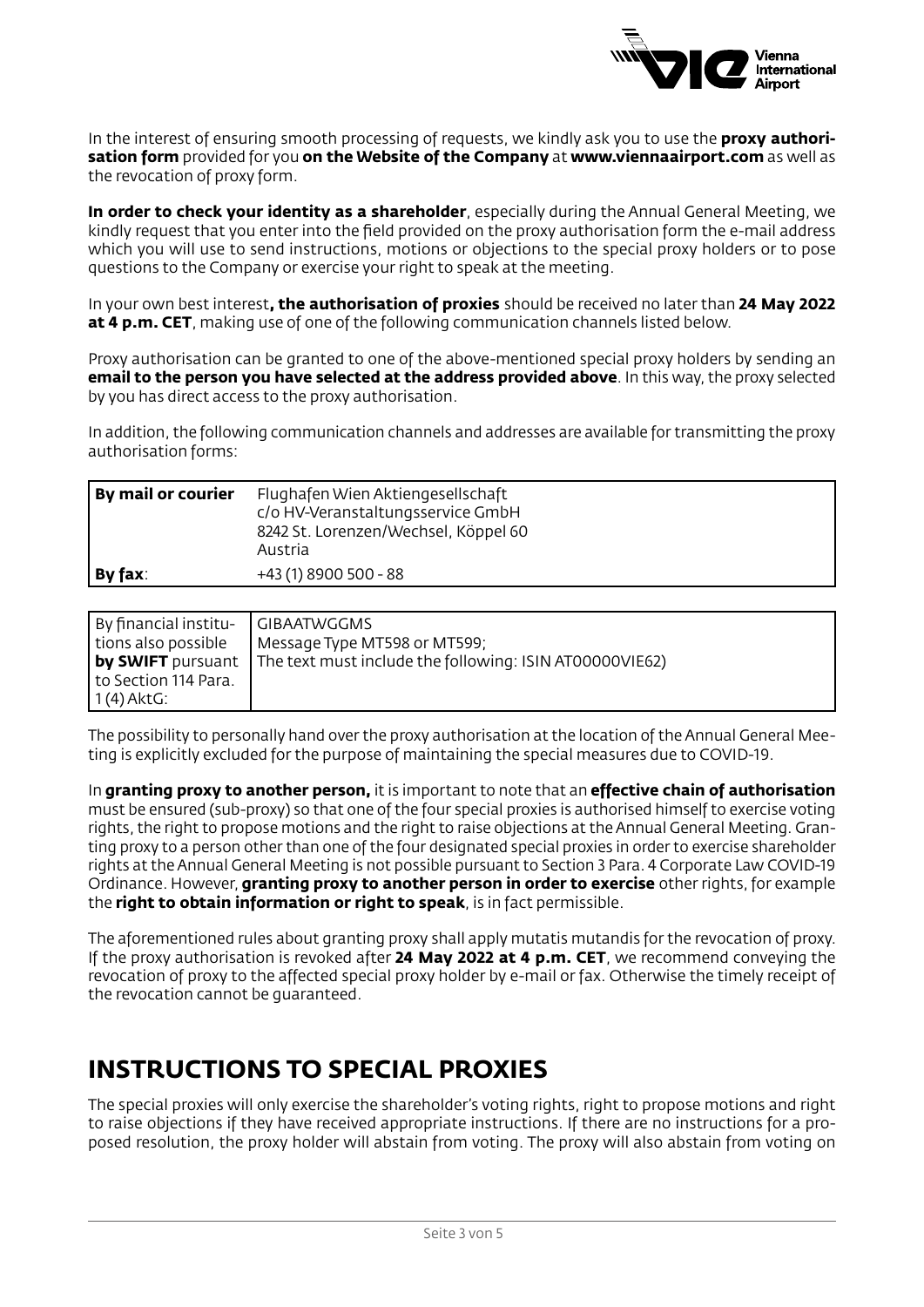

resolutions in which the instructions given are unclear (e.g. to simultaneously vote FOR and AGAINST the same resolution).

Shareholders are requested to provide instructions to their selected proxies in the designated section of the proxy authorisation form, which will be available for downloading on the Website of the Company at **www.viennaairport.com** no later than **6 May 2022**. A form for issuing instructions together with the voting proxy is available on the Website of the Company at **www.viennaairport.com.** We request that you send the instructions **by e-mail** to the aforementioned address of the special proxy holder you have chosen. By conveying the instructions in this manner, the proxy selected by you has direct access to the instructions.

**The instructions can be issued together with the proxy authorisation or also at a later point**  in time. Instructions on exercising voting rights, the right to propose motions and the right to raise objections at the Annual General Meeting can be issued before or **during the Annual General Meeting up until the time designated in each case by the person chairing the Annual General Meeting.** Shareholders have the possibility to change their instructions or issue new instructions up until these specified points in time.

In the light of the potentially large number of simultaneous contact attempts, it is not possible to ensure telephone **accessibility of the special proxies during the Annual General Meeting**. For this reason, **e-mail is the exclusive** means of communication, using the aforementioned e-mail address of your proxy.

Every email to the special proxy should contain information on the identity of the shareholder (name/ company, date of birth/commercial registry number of the shareholder). The conclusion of the e-mail should be identifiable by means of a reproduction of the person's signature or by another means e.g. by specifying the name/company (Section 13 Para. 2 AktG). In this case, we also ask you to please include your custody account number in the e-mail to enable the special proxies to verify the shareholder's identity and conformity with the depositary confirmation.

It is important to note that it **may be necessary to shortly interrupt the virtual Annual General Meeting** in order to ensure that shareholder instructions to the proxies received during the Annual General Meeting are reliably processed.

#### **RIGHT TO OBTAIN INFORMATION AND SPEAKER CONTRIBUTIONS ON THE PART OF SHAREHOLDERS**

Every shareholder attending the Annual General Meeting is entitled, upon request, to be provided with information on matters concerning the Company's affairs, to the extent that this information is required to enable the shareholder to properly evaluate an item on the agenda.

The **right to obtain information and the right to speak can only be exercised by way of electronic mail by sending an e-mail** to the e-mail address specially established for this purpose at **fragen.flughafenwien@hauptversammlung.at**. Please make use of the **question form**, which will be accessible on the Website of the company at **www.viennaairport.com** no later than **6 May 2022**. Please include the completed and signed form as an attachment to your e-mail.

In case you send in your questions or speaking contributions **without using the question form**, the **identity of the shareholder** must be **specified** (name/company, date of birth/commercial registry number of the shareholder). The conclusion of the e-mail should be identifiable by means of a **reproduction of the person's signature** or by another means e.g. by specifying the name/company (Section 13 Para. 2 AktG). In this case, we ask you to please **include your custody account number as well** in the e-mail to enable the Company to verify the shareholder's identity and conformity with the depositary confirmation.